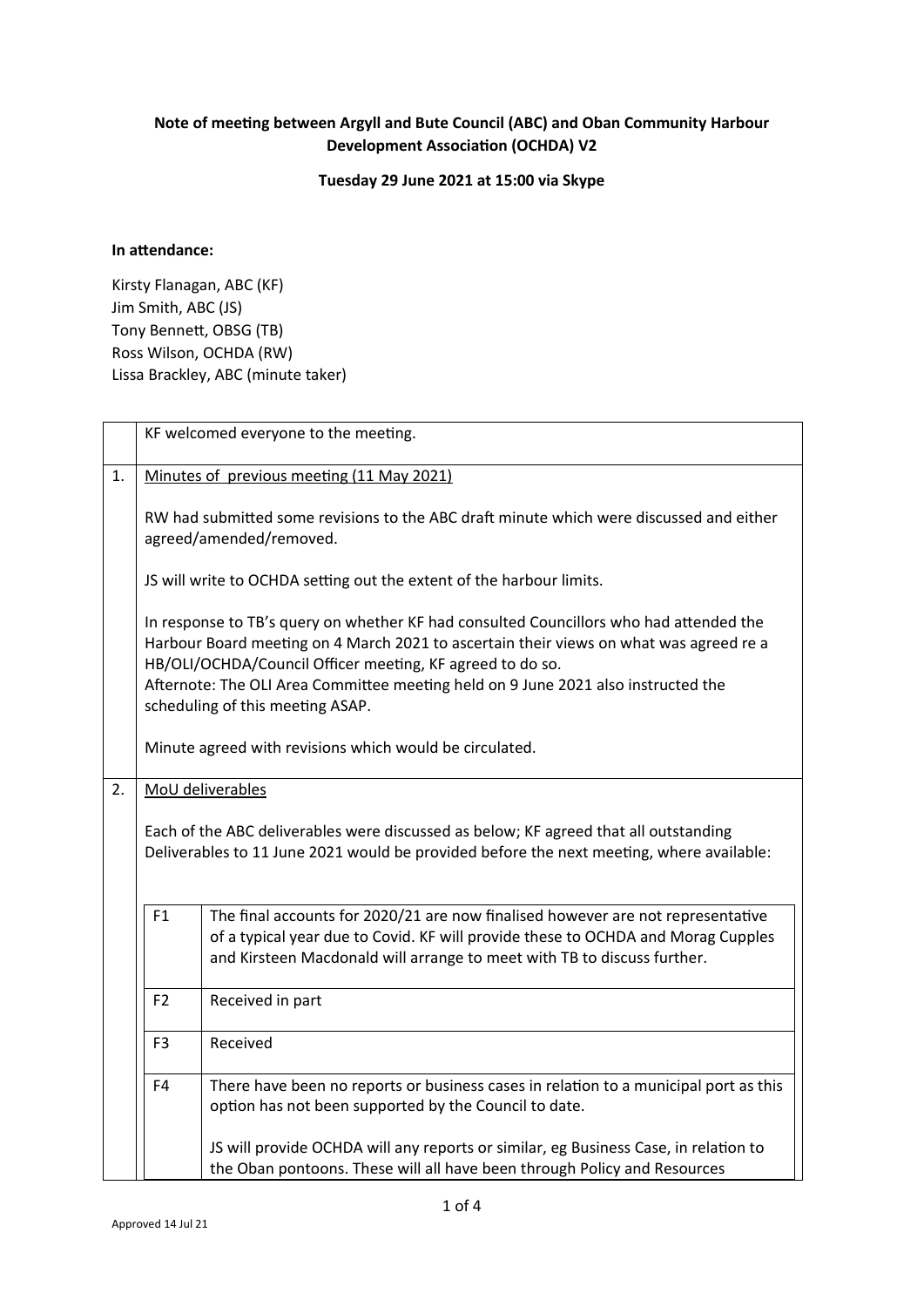|                                                                                                                                                                                                                                                                                                                                                                                                                                                                                                                                                                                                    |                                                                                                                                                                                                                                                                                                                                                                                                                            | Committee and/or Council.                                                                                                                                                                                                                                                                                                                                                                                                                                                              |  |  |  |
|----------------------------------------------------------------------------------------------------------------------------------------------------------------------------------------------------------------------------------------------------------------------------------------------------------------------------------------------------------------------------------------------------------------------------------------------------------------------------------------------------------------------------------------------------------------------------------------------------|----------------------------------------------------------------------------------------------------------------------------------------------------------------------------------------------------------------------------------------------------------------------------------------------------------------------------------------------------------------------------------------------------------------------------|----------------------------------------------------------------------------------------------------------------------------------------------------------------------------------------------------------------------------------------------------------------------------------------------------------------------------------------------------------------------------------------------------------------------------------------------------------------------------------------|--|--|--|
|                                                                                                                                                                                                                                                                                                                                                                                                                                                                                                                                                                                                    | G4                                                                                                                                                                                                                                                                                                                                                                                                                         | OCHDA have previously been provided with Job Descriptions for the harbour staff,<br>these are still relevant and reflect the overall service. JS will provide OCHDA with a<br>note of any specific tasks relative to Oban harbour which may not be explicitly<br>defined in the job description.                                                                                                                                                                                       |  |  |  |
|                                                                                                                                                                                                                                                                                                                                                                                                                                                                                                                                                                                                    | <b>T4</b>                                                                                                                                                                                                                                                                                                                                                                                                                  | The PMSC is regularly reported through the Harbour Board and the SMS is<br>available on ABC website. JS will provide OCHDA with links to both documents.                                                                                                                                                                                                                                                                                                                               |  |  |  |
|                                                                                                                                                                                                                                                                                                                                                                                                                                                                                                                                                                                                    | <b>T6</b>                                                                                                                                                                                                                                                                                                                                                                                                                  | JS confirmed that there is no formal VTS in place at Oban as this is carried out<br>manually, utilising radio communication and by complying with the SMS in place.<br>The ABC Harbour limits being a very small and easily managed body of water. A<br>VTS may be required should the wider harbour area form part of a Harbour<br>Authority control.<br>Afternote: ABC Harbour Limits are discussed in OCHDA response dated 10 July<br>2021 to ABC Briefing Note dated 23 June 2021. |  |  |  |
|                                                                                                                                                                                                                                                                                                                                                                                                                                                                                                                                                                                                    | $A2 - 4$                                                                                                                                                                                                                                                                                                                                                                                                                   | JS provided an overview of maintenance of the harbour and associated assets. The<br>inspection frequencies are based on industry standards and known asset<br>conditions. JS will collate a schedule of the various inspections and provide this to<br>OCHDA in the next $3 - 4$ week together with other data discussed in this note.<br>Afternote: The relevant Deliverables timelines were originally either 28 May 2021<br>or 11 June 2021.                                        |  |  |  |
|                                                                                                                                                                                                                                                                                                                                                                                                                                                                                                                                                                                                    | A <sub>5</sub>                                                                                                                                                                                                                                                                                                                                                                                                             | This Deliverable was requested by 11 June 2021 and as previously stated is<br>required for OCHDA to conduct due diligence and prepare its Business Case.                                                                                                                                                                                                                                                                                                                               |  |  |  |
|                                                                                                                                                                                                                                                                                                                                                                                                                                                                                                                                                                                                    | In response to KF voicing frustration that information was being asked for again from ABC, TB<br>clarified the difference between what had been provided and what was being requested. He<br>also stated the view that OCHDA was even more frustrated at the repeated requests from the<br>same Council Officer(s) for OCHDA to supply material that had already been provided, in<br>some cases during recent days/weeks. |                                                                                                                                                                                                                                                                                                                                                                                                                                                                                        |  |  |  |
| 3.                                                                                                                                                                                                                                                                                                                                                                                                                                                                                                                                                                                                 |                                                                                                                                                                                                                                                                                                                                                                                                                            | Letter from OCHDA to OBMG                                                                                                                                                                                                                                                                                                                                                                                                                                                              |  |  |  |
| KF expressed her disappointment with OCHDA's response to OBMG and the strong language<br>used. TB responded that he did not write this letter and has not seen the OBMG response.<br>He asked why, if we were supposed to be working together, Council Officers thought it was<br>appropriate for them to specifically exclude OCHDA and OBSG representatives from a<br>meeting with other OBMG members, and to then suggest that the OBMG ask OCHDA to<br>provide material which had been provided to the same Council Officer(s) in the weeks<br>immediately before their meeting had been held. |                                                                                                                                                                                                                                                                                                                                                                                                                            |                                                                                                                                                                                                                                                                                                                                                                                                                                                                                        |  |  |  |
|                                                                                                                                                                                                                                                                                                                                                                                                                                                                                                                                                                                                    | KF expressed her displeasure with OCHDA's assessment of the recent ABC Briefing Note and<br>requested examples of factually inaccurate information. TB gave Para 1.6 as an example with<br>respect to the Oban Bay Code of Practice displayed on the ABC website: "CoP does not state<br>(or even imply) that ferries have right of way". JS opined that the quantity of ferry traffic was<br>a factor to be considered.   |                                                                                                                                                                                                                                                                                                                                                                                                                                                                                        |  |  |  |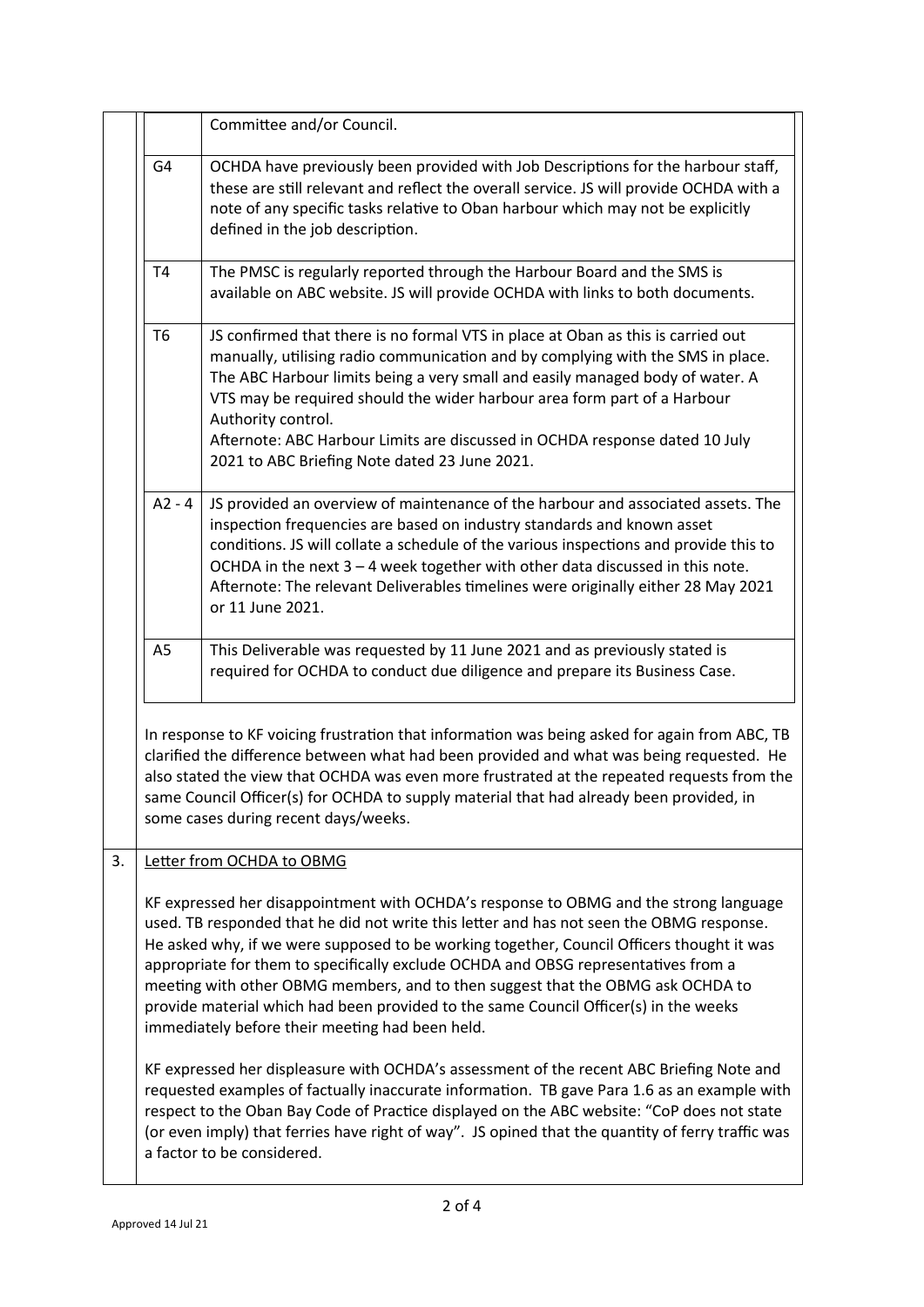|                      | KF explained that she had another meeting to attend at 4pm and suggested discussions<br>continue at the next meeting scheduled for Tuesday 13 July around the briefing feedback,<br>OCHDA material and the meeting of interested parties.<br>RW expressed further disappointment that the stakeholder meeting is being postponed yet |                 |           |  |  |
|----------------------|--------------------------------------------------------------------------------------------------------------------------------------------------------------------------------------------------------------------------------------------------------------------------------------------------------------------------------------|-----------------|-----------|--|--|
|                      | again. KF said we would do our best to schedule a meeting before the next OBMG on $27th$<br>August.                                                                                                                                                                                                                                  |                 |           |  |  |
| 4.                   | <b>Other Matters</b>                                                                                                                                                                                                                                                                                                                 |                 |           |  |  |
|                      | In the course of the meeting, the following were discussed:                                                                                                                                                                                                                                                                          |                 |           |  |  |
|                      | a. CMAL did not present its Business Case to support their proposal to be the Oban Harbour<br>SHA.<br>b. ABC is not producing a Business Case in support of the Municipal Port option, and JS<br>confirmed that ABC did not support this option.                                                                                     |                 |           |  |  |
|                      |                                                                                                                                                                                                                                                                                                                                      |                 |           |  |  |
|                      | c. ABC have no objection to the Trust Port using the same Designated Person that is currently<br>used by both ABC and CMAL.                                                                                                                                                                                                          |                 |           |  |  |
|                      | d. The Trust Port option is considered to be the 'default position' at present, and that all<br>partners are agreeable to 'working up' the case for a Trust Port.                                                                                                                                                                    |                 |           |  |  |
| 5.<br><b>Actions</b> |                                                                                                                                                                                                                                                                                                                                      |                 |           |  |  |
|                      | Confirmation of actions in table below:                                                                                                                                                                                                                                                                                              |                 |           |  |  |
|                      | <b>Action</b>                                                                                                                                                                                                                                                                                                                        | <b>Due Date</b> | Owner     |  |  |
|                      | JS will write to OCHDA setting out the extent<br>of the harbour limits                                                                                                                                                                                                                                                               | 20 July 2021    | JS        |  |  |
|                      | JS will provide OCHDA will any reports or<br>similar, eg Business Case, in relation to the<br>Oban pontoons. These will all have been<br>through Policy and Resources Committee<br>and/or Council                                                                                                                                    | 20 July 2021    | JS        |  |  |
|                      | JS will provide OCHDA with a note of any<br>specific tasks relative to Oban harbour which<br>may not be explicitly defined in the job<br>description                                                                                                                                                                                 | 20 July 2021    | <b>JS</b> |  |  |
|                      | JS will provide OCHDA with links to both the<br>PMSC and SMS documents which<br>are<br>available publicly on the Council web site                                                                                                                                                                                                    | 20 July 2021    | <b>JS</b> |  |  |
|                      | JS will provide in writing to OCHDA an<br>overview of maintenance of the harbour and<br>associated assets                                                                                                                                                                                                                            | 20 July 2021    | <b>JS</b> |  |  |
|                      | KF will consult Councillors who had attended<br>the Harbour Board meeting on 4 March 2021<br>to ascertain their views on what was agreed<br>concerning a HB/OLI/OCHDA/Council Officer<br>meeting, and take appropriate action.                                                                                                       | <b>ASAP</b>     | <b>KF</b> |  |  |